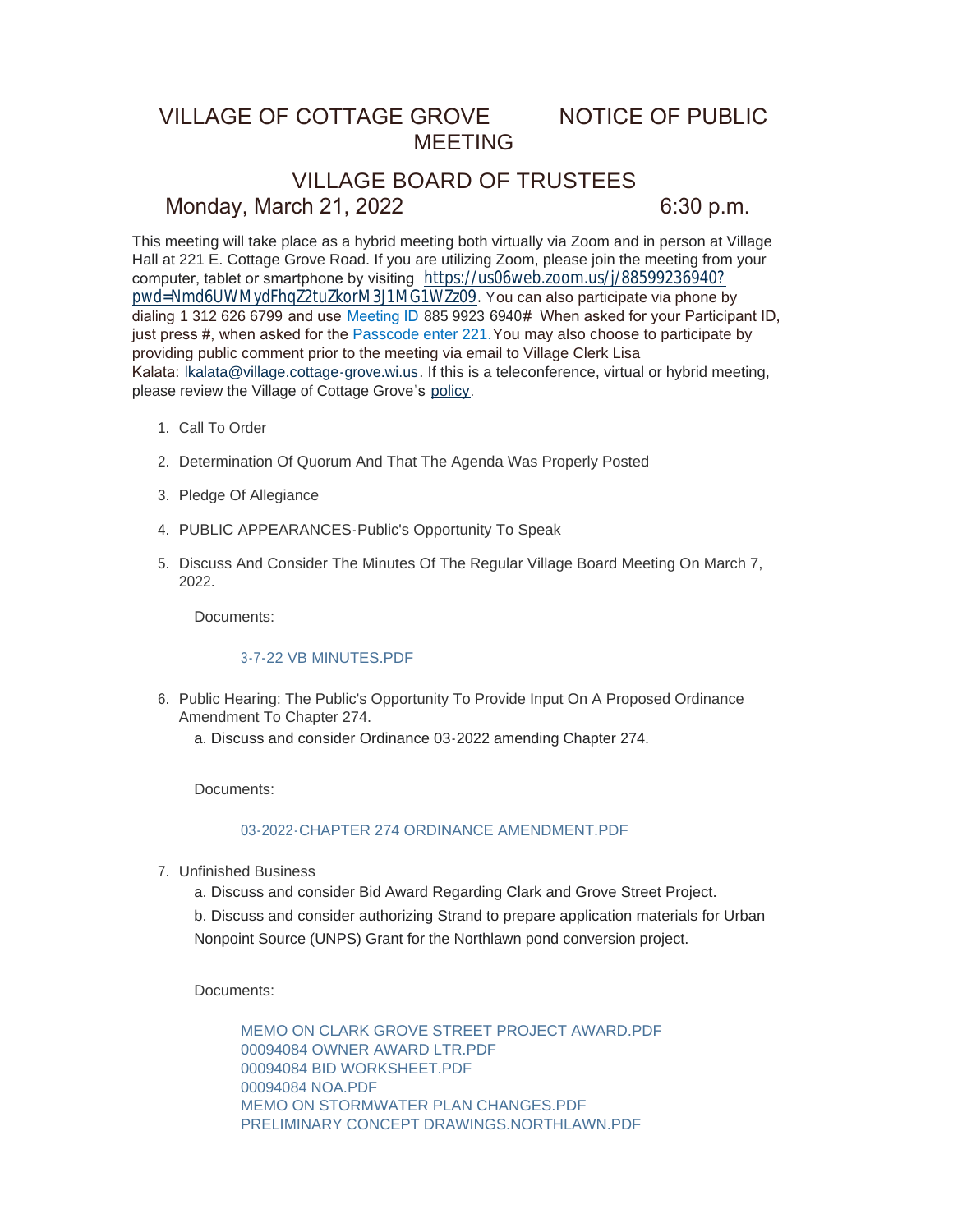- 8. New Business
	- a. Discuss and consider Agreement Regarding Credit Management Control Services.

b. Discuss and consider Resolution No. 2022-03 Supporting LRB-5204/1 Allowing Condemnation Authority for Recreational Trails.

Documents:

[CREDIT MANAGEMENT CONTROL MEMO.PDF](https://www.vi.cottagegrove.wi.gov/AgendaCenter/ViewFile/Item/9796?fileID=19374) [3TI2106-SKIP TRACING AGREEMENT.PDF](https://www.vi.cottagegrove.wi.gov/AgendaCenter/ViewFile/Item/9796?fileID=19375) [MEMO RE RESOLUTION SUPPORTING BIKE PATHS.PDF](https://www.vi.cottagegrove.wi.gov/AgendaCenter/ViewFile/Item/9796?fileID=19376) [2022-03 RESOLUTION IN SUPPORT OF BIKE TRAIL EMINENT DOMAIN.PDF](https://www.vi.cottagegrove.wi.gov/AgendaCenter/ViewFile/Item/9796?fileID=19377)

- 9. Reports From Village Boards, Commissions & Committees
	- 9.I. Ad Hoc Architectural Review Committee

Documents:

## [2022-03-08 ARC AGENDA.PDF](https://www.vi.cottagegrove.wi.gov/AgendaCenter/ViewFile/Item/9733?fileID=19271)

9.II. Ad-Hoc Sustainability Committee

Documents:

#### [3-8-22 SUSTAINABILITY AGENDA.PDF](https://www.vi.cottagegrove.wi.gov/AgendaCenter/ViewFile/Item/9734?fileID=19272)

9.III. Utility Commission

Documents:

## [3.9.22 UTILITY AGENDA.PDF](https://www.vi.cottagegrove.wi.gov/AgendaCenter/ViewFile/Item/9735?fileID=19273)

9.IV. Plan Commission

a. Discuss and Consider A Request for Site Plan Amendment Approval from JEK CRE For Changes to Building Elevations from A Previously Approved Multi-Tenant Retail Building Located At 110 Limestone Pass.

Documents:

[03-09-22 PLAN COMMISSION AGENDA.PDF](https://www.vi.cottagegrove.wi.gov/AgendaCenter/ViewFile/Item/9755?fileID=19287) [CG\\_VAR\\_ARC-PC\\_JEK\\_2022-03-10.PDF](https://www.vi.cottagegrove.wi.gov/AgendaCenter/ViewFile/Item/9755?fileID=19288) [CG\\_JEK-CRERETAIL-REV\\_2022-03-03.PDF](https://www.vi.cottagegrove.wi.gov/AgendaCenter/ViewFile/Item/9755?fileID=19289) [68542\\_BUL 1 FRIEDE\\_BULLETIN\\_2022-02-09.PDF](https://www.vi.cottagegrove.wi.gov/AgendaCenter/ViewFile/Item/9755?fileID=19290)

9.V. Peer Court Steering Committee

Documents:

[3-15-22 PEER COURT STEERING COMMITTEE.PDF](https://www.vi.cottagegrove.wi.gov/AgendaCenter/ViewFile/Item/9738?fileID=19277)

9.VI. Library Board

Documents:

[3.16.22 LIBRARY BOARD AGENDA.PDF](https://www.vi.cottagegrove.wi.gov/AgendaCenter/ViewFile/Item/9739?fileID=19278)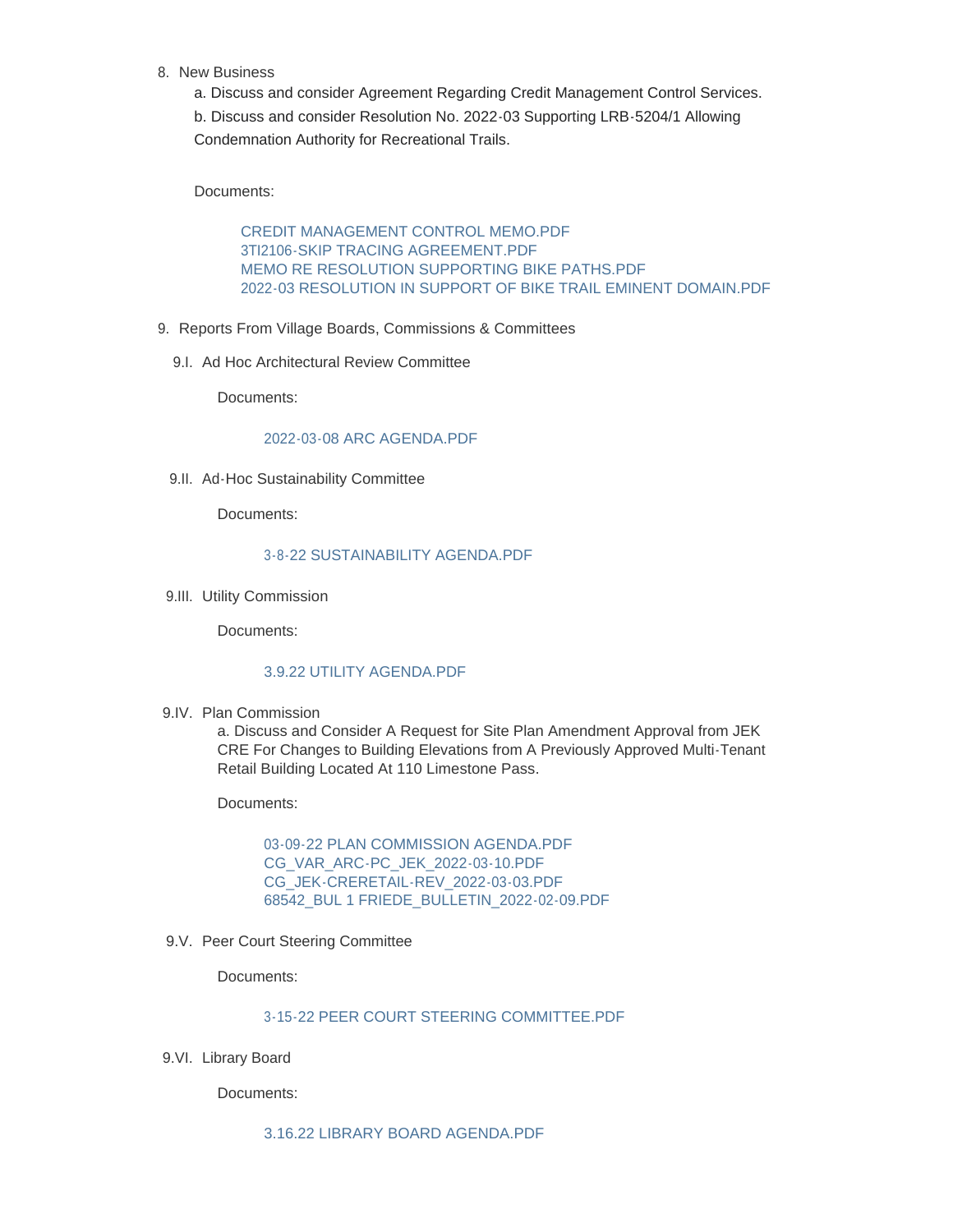9.VII. Deer-Grove EMS Commission

a. Discuss and Consider Request to Use ARPA Funds for Purpose of DGEMS Radio Replacement.

Documents:

## [3-17-2022 DGEMS COMMISSION PACKET.PDF](https://www.vi.cottagegrove.wi.gov/AgendaCenter/ViewFile/Item/9795?fileID=19371) 2022-03-01 ARPA RADIO REPLACEMENT PDE

- 10. Reports From Village Officers
	- a. Stafford Rosenbaum
		- i. Legal briefings/status updates
	- b. Lisa Kalata
		- i. Election Update

Documents:

## [3-21-22 ELECTIONS UPDATES.PDF](https://www.vi.cottagegrove.wi.gov/AgendaCenter/ViewFile/Item/9777?fileID=19329)

- 11. Communications And Miscellaneous Business
	- a. Consider approval of vouchers
	- b. Correspondence
	- c. Upcoming community events
	- d. Future agenda items

Documents:

## [BILLS LIST.PDF](https://www.vi.cottagegrove.wi.gov/AgendaCenter/ViewFile/Item/9790?fileID=19365)

Closed Session: This Closed Session Is To Establish Negotiating Position Regarding Deer-12. Grove EMS District And Joint Fire Agreements.

The Village of Cottage Grove Village Board will enter into Closed Session pursuant to Wisconsin State Statute §19.85 (1)(e) Deliberating or negotiating the purchasing of public properties, the investing of public funds, or conducting other specified public business, whenever competitive or bargaining reasons require a closed session

13. Closed Session: This Closed Session Is For Negotiations Regarding Development Incentives In TID #10.

The Village of Cottage Grove Village Board will enter into Closed Session pursuant to Wisconsin State Statute §19.85 (1)(e) Deliberating or negotiating the purchasing of public properties, the investing of public funds, or conducting other specified public business, whenever competitive or bargaining reasons require a closed session

- 14. Reconvene Into Open Session And Possible Consideration Of Closed Session Items
- 15. Adjournment

Any item on the agenda is subject to final action. Notice: Persons needing special accommodations should call [608-839-4704](tel:608-839-4704) at least 24 hours prior to the meeting. It is possible that members of and possibly a quorum of members of other governmental bodies may be in attendance at the above stated meeting to gather information; no action will be taken by any governmental body at the above-stated meeting other than the governmental body specifically referred to above in this notice.